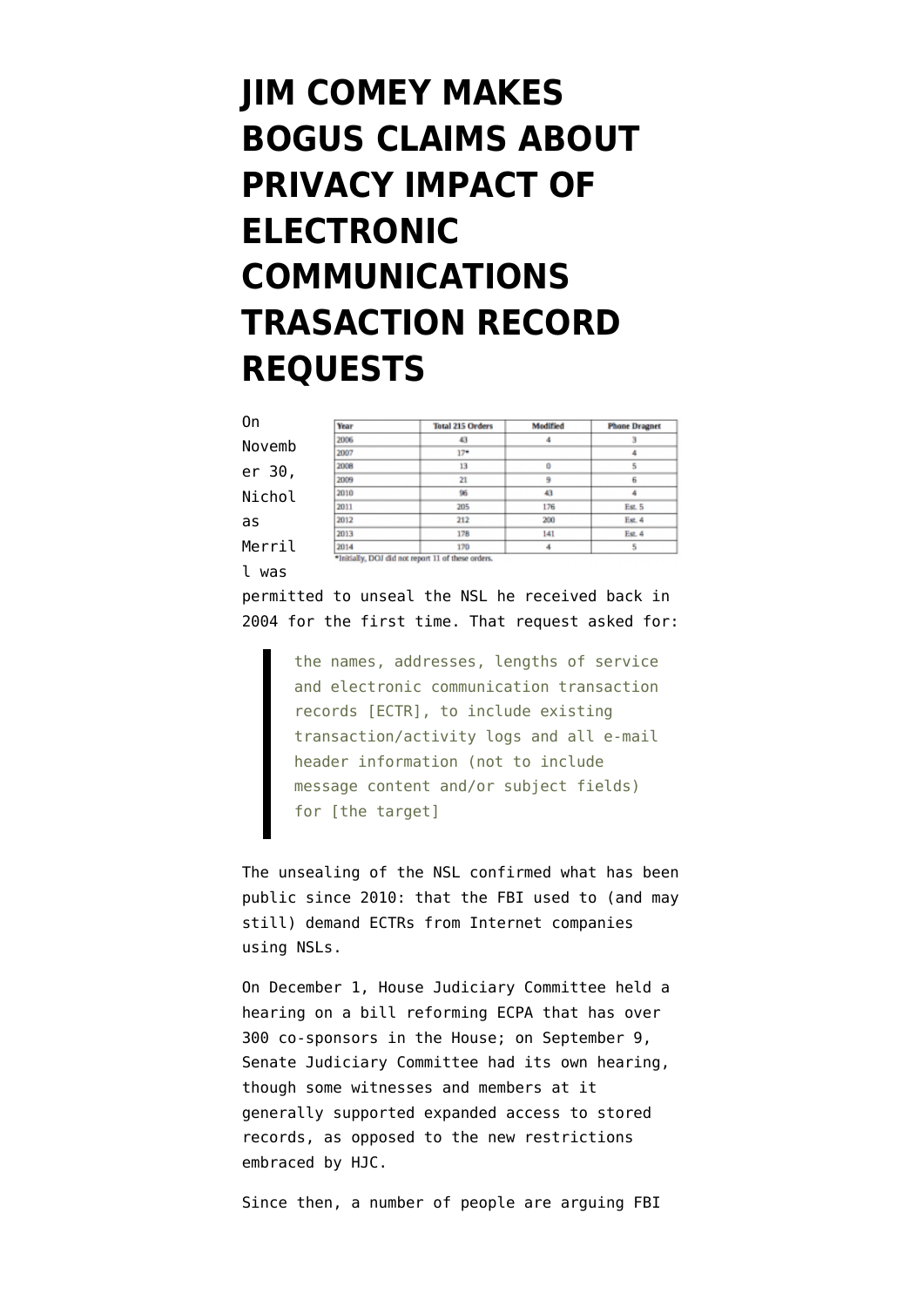should be able to access ECTRs again, as they did in 2004, with no oversight. One of two changes to the version of Senator Tom Cotton's surveillance bill [introduced on December 2](http://www.cotton.senate.gov/?p=press_release&id=266) over the version [introduced on November 17](http://www.cotton.senate.gov/?p=press_release&id=258) was the addition of ECTRs to NSLs (the other was making FAA permanent).

And yesterday, Chuck Grassley (who of course could shape any ECPA reform that went through SJC) [invited](http://www.c-span.org/video/?c4566491/ectr) Jim Comey to ask for ECTR authority to be added to NSLs.

> Grassley: Are there any other tools that would help the FBI identify and monitor terrorists online? More specifically, can you explain what Electronic Communications Transactions Record [sic], or ECTR, I think that's referred to, as acronym, are and how Congress accidentally limited the FBI's ability to obtain them, with a, obtain them with a drafting error. Would fixing this problem be helpful for your counterterrorism investigations?

> Comey: It'd be enormously helpful. There is essentially a typo in the law that was passed a number of years ago that requires us to get records, ordinary transaction records, that we can get in most contexts with a non-court order, because it doesn't involve content of any kind, to go to the FISA Court to get a court order to get these records. Nobody intended that. Nobody that I've heard thinks that that's necessary. It would save us a tremendous amount of work hours if we could fix that, without any compromise to anyone's civil liberties or civil rights, everybody who has stared at this has said, "that's actually a mistake, we should fix that."

That's actually an unmitigated load of bullshit on Comey's part, and he should be ashamed to make these claims.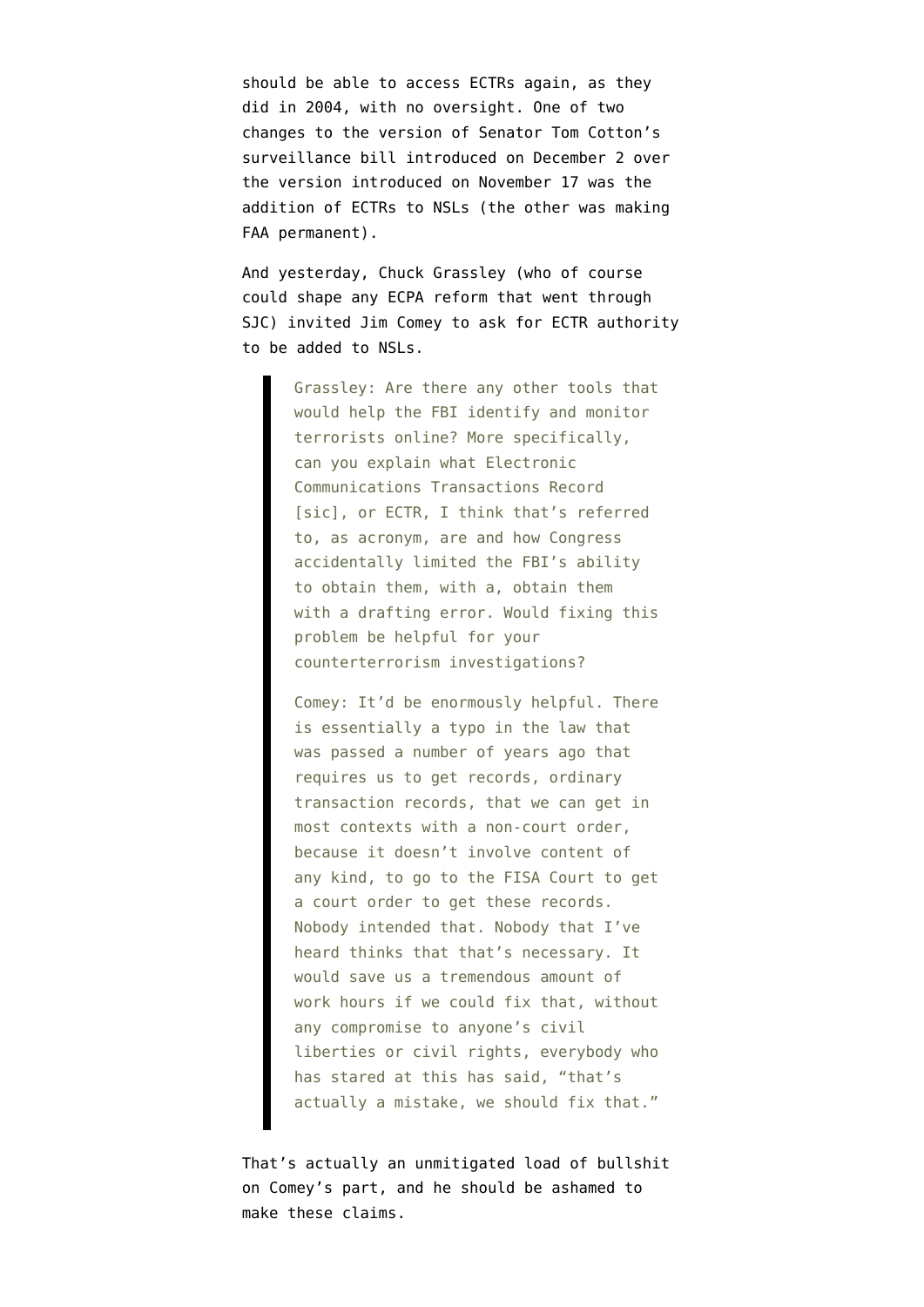As a reminder, the "typo" at issue is not in fact a typo, but a [2008 interpretation](https://www.emptywheel.net/wp-content/uploads/2015/12/081105-FBI-ECPA-opinion.pdf) from DOJ's Office of Legal Counsel, which judged that FBI could only get what the law said it could get with NSLs. After that happened — a [DOJ IG](https://oig.justice.gov/reports/2014/s1408.pdf) [Report laid out in detail last year](https://oig.justice.gov/reports/2014/s1408.pdf) — a number (but not all) tech companies started refusing to comply with NSLs requesting ECTRs, starting in 2009.

> The decision of these [redacted] Internet companies to discontinue producing electronic communication transactional records in response to NSLs followed public release of a legal opinion issued by the Department's Office of Legal Counsel (OLC) regarding the application of ECPA Section 2709 to various types of information. The FBI General Counsel sought guidance from the OLC on, among other things, whether the four types of information listed in subsection (b) of Section 2709 — the subscriber's name, address, length of service, and local and long distance toll billing records — are exhaustive or merely illustrative of the information that the FBI may request in an NSL. In a November 2008 opinion, the OLC concluded that the records identified in Section 2709(b) constitute the exclusive list of records that may be obtained through an ECPA NSL.

> Although the OLC opinion did not focus on electronic communication transaction records specifically, according to the FBI, [redacted] took a legal position based on the opinion that if the records identified in Section 2709(b) constitute the exclusive list of records that may be obtained through an ECPA NSL, then the FBI does not have the authority to compel the production of electronic communication transactional records because that term does not appear in subsection (b).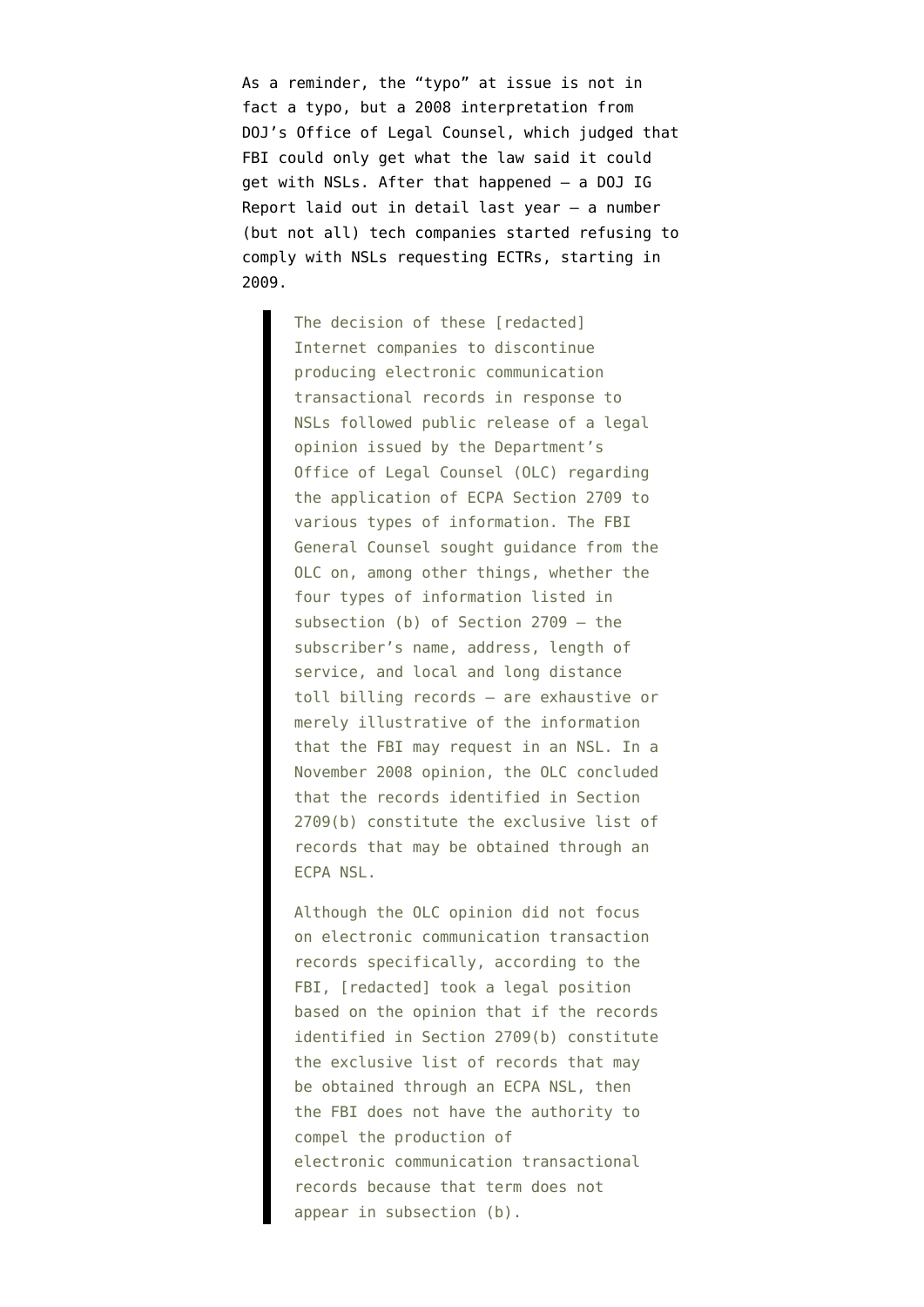Even before that, in 2007, FBI had developed a new definition of what it could get using NSLs. Then, in 2010, the Administration proposed adding ECTRs to NSLs. Contrary to Comey's claim, plenty of people objected to such an addition, as this 2010 [Julian Sanchez column](http://prospect.org/article/obamas-power-grab), which he could re-release today verbatim, makes clear.

> They're calling it a tweak  $-$  a "technical clarification" — but make no mistake: The Obama administration and the FBI's [demand](http://www.washingtonpost.com/wp-dyn/content/article/2010/07/28/AR2010072806141_pf.html) that Congress approve a huge expansion of their authority to obtain the sensitive Internet records of American citizens without a judge's approval is a brazen attack on civil liberties.

## [snip]

Congress would be wise to specify in greater detail just what are the online equivalents of "toll billing records." But a blanket power to demand "transactional information" without a court order would plainly expose a vast range of far more detailed and sensitive information than those old toll records ever provided.

Consider that the definition of "electronic communications service providers" doesn't just include ISPs and phone companies like Verizon or Comcast. It covers a huge range of online services, from search engines and Webmail hosts like Google, to socialnetworking and dating sites like Facebook and Match.com to news and activism sites like RedState and Daily Kos to online vendors like Amazon and Ebay, and possibly even cafes like Starbucks that provide WiFi access to customers. And "transactional records" [potentially](http://www.aclu.org/files/nsl/legal/declaration_garfinkel.pdf) covers a far broader range of data than logs of e-mail addresses or websites visited, arguably extending to highly granular records of the data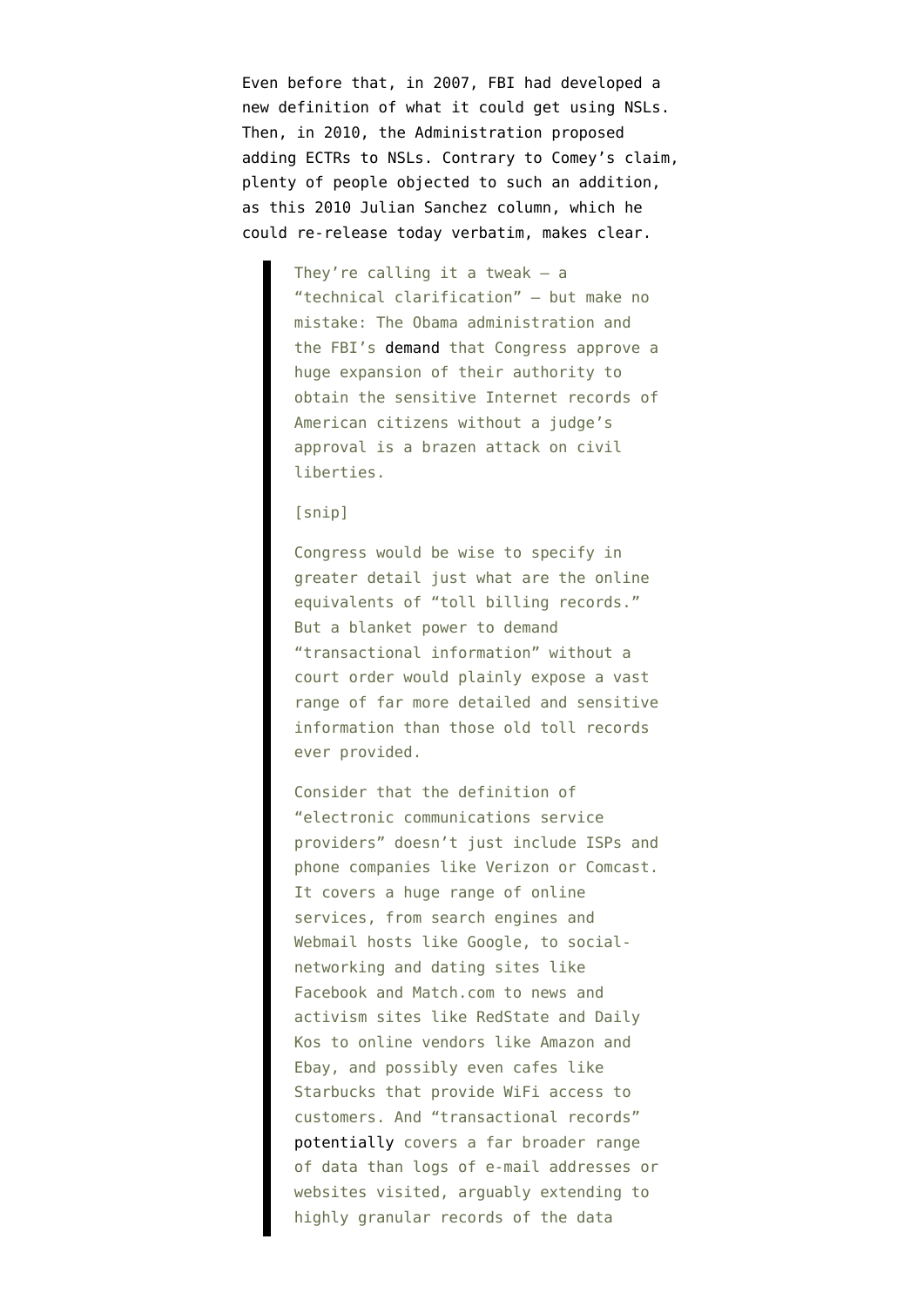packets sent and received by individual users.

As the Electronic Frontier Foundation [has argued](https://www.eff.org/files/filenode/doe_v_ashcroft/NSL_EFF_brief.pdf), such broad authority would not only raise enormous privacy concerns but have profound implications for First Amendment speech and association interests. Consider, for instance, the implications of a [request for logs](http://www.eff.org/wp/anatomy-bogus-subpoena-indymedia) revealing every visitor to a political site such as Indymedia. The constitutionally protected right to anonymous speech would be gutted for all but the most technically savvy users if chat-forum participants and blog authors could be identified at the discretion of the FBI, without the involvement of a judge.

That legislative effort didn't go anywhere, so instead (the IG report explained) FBI started to use Section 215 orders to obtain that data. That constituted a majority of 215 orders in 2010 and 2011 (and probably has since, creating the spike in numbers since that year, as noted in the table above).

> Supervisors in the Operations Section of NSD, which submits Section 215 applications to the FISA Court, told us that the majority of Section 215 applications submitted to the FISA Court [redacted] in 2010 and [redacted] in 2011 — concerned requests for electronic communication transaction records.

The NSD supervisors told us that at first they intended the [3.5 lines redacted] They told us that when a legislative change no longer appeared imminent and [3 lines redacted] and by taking steps to better streamline the application process.

But the other reason Comey's claim that getting